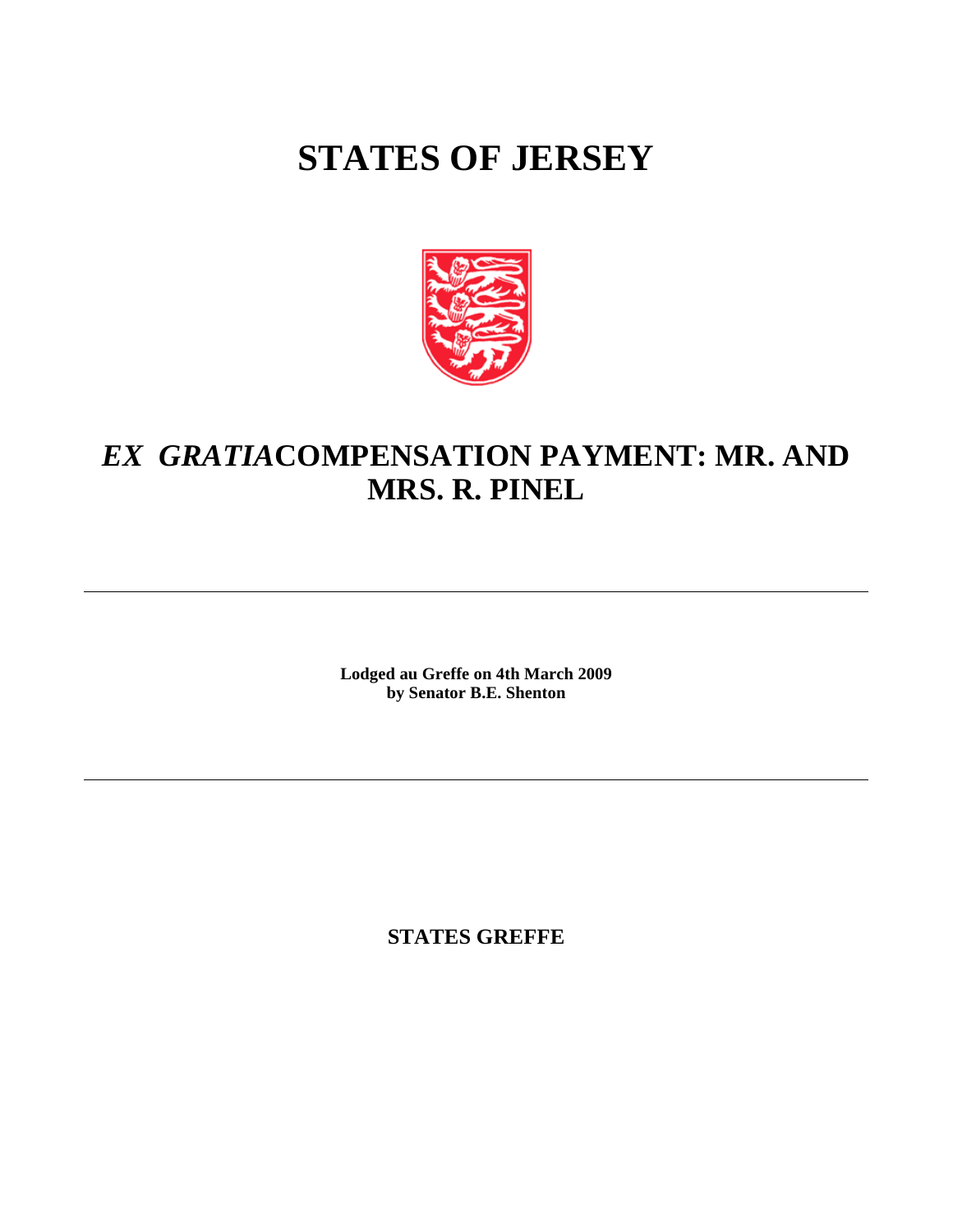## **PROPOSITION**

### **THE STATES are asked to decide whether they are of opinion**

- (a) to approve the making of an *ex gratia* payment of £297,469.59 to Mr. and Mrs. R. Pinel (Reg's Skips Limited) as compensation for costs incurred in defending the *voisinage* action brought against them as set out in the Appendix;
- (b) to request the Chief Minister, in consultation with the Minister for Treasury and Resources, to make provision in the draft Annual Business Plan 2010 to meet the cost of the payment.

SENATOR B.E. SHENTON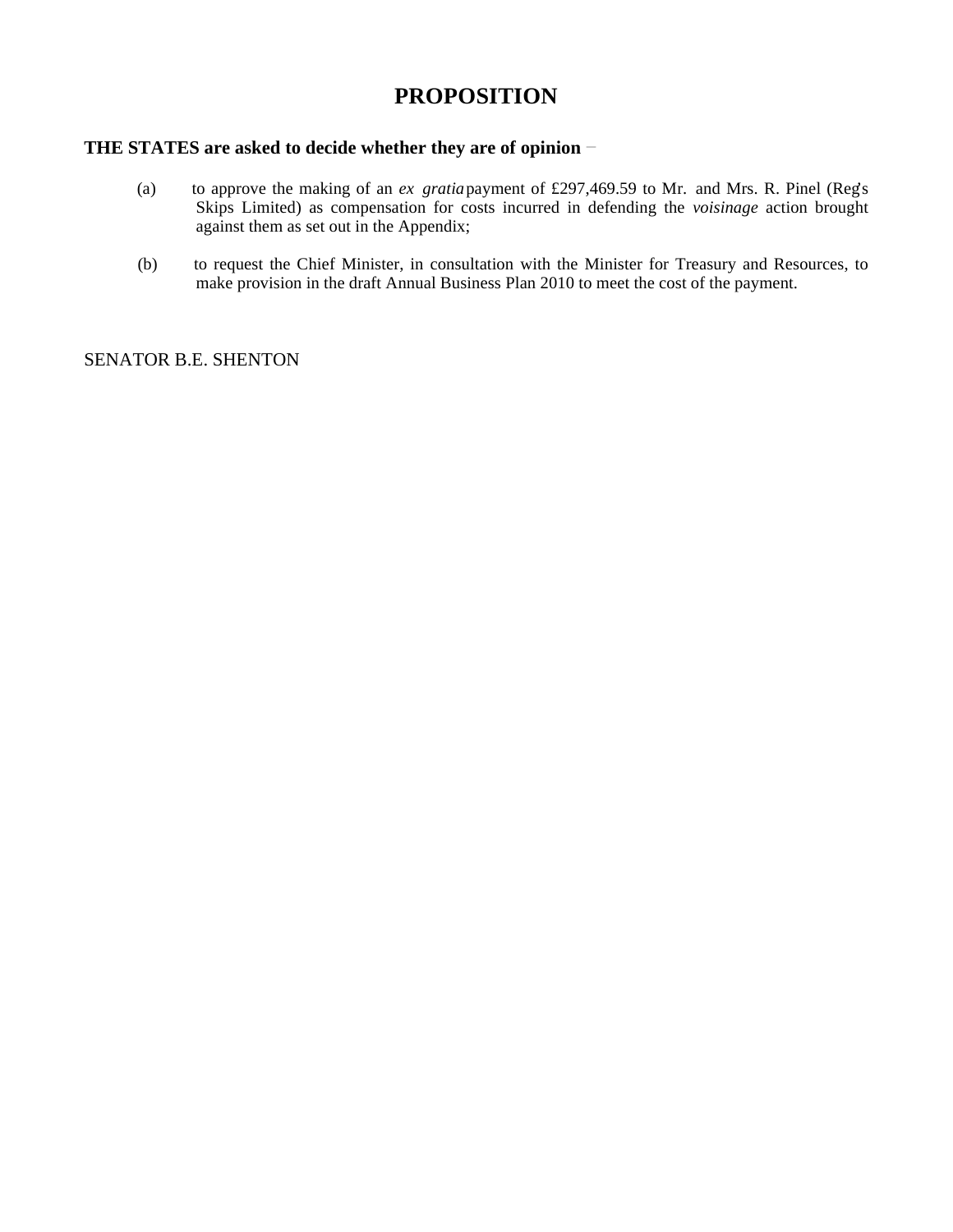#### **REPORT**

Most of us stood for election to represent the people – unfortunately many, when elected, represent only the Government.

It does not bring me any pleasure to bring this proposition but I feel that I have no choice. I was asked to assist a local family, running a local business, and this is the only actual solution that is available.

The problem lies in the fact that, in my opinion, both the Government and the Judiciary have failed them – indeed they are the cause of the problem. Neither has offered a solution and so I find myself lodging this proposition. There is no political agenda behind it – just one of fairness, accountability, and the quest for higher standards.

In researching this case the legal profession have, in my opinion, acted in a manner that would not be deemed acceptable behaviour in any other walk of life. They have displayed a bullying thuggishness of an East-End villain, and I ask the Law Society to review this matter as I shall be interested in their appraisal. If they believe that the actions demonstrated in this proposition are of an acceptable standard I shall be very surprised.

#### **Reg's Skips Limited**

Reg's Skips Limited is a Skip business owned and operated by Mr. & Mrs. Pinel (Reg and Rita). They have built the business from scratch, operate 5 lorries (one lorry is a spare), and employ 4 drivers (all locally qualified). Their children, Corina and Aaron, live in Jersey. Unfortunately their youngest, Martin, needed a heart transplant aged 5 and died aged 11 from cancer. Corina has been ill since her early years and is registered disabled by Social Security. She is dependent on family support. Aaron works in Jersey.

#### **Background**

Heatherbrae Farm, St. John, was a diary farm established by Mr. Christopher Taylor in 1980/81. Due to economi conditions and, some would argue, mismanagement, the dairy industry was forced into a restructuring; and in 2002 the Island's herd was reduced by over 1,000 cows. During this period it is Mr. Taylors contention that the Agricultural Department did not consult with the Planning Department concerning the ramifications of this policy. Mr. Taylor took the option to leave the agricultural industry and turn the farm into dry storage.

In 2005 Mr. Taylor was visited by Miss E, a Planning Officer, together with Mr. Pinel of Reg Skips. Miss E explained that Reg's Skips occupied a site in St. Peter that was beside the main road and was unsightly. Indeed I remember the site well – it was near the roundabout at the top of Beaumont Hill. Reg's Skips were legally operating from the site and there appeared no way that they could be forced to move.

Mr. Taylor and Miss E walked the site and Miss E asked Mr. Taylor if he would be willing to take Reg Skips as a tenant as it was an ideal site. Mr. Taylor was requested to make an application for a change of use from"Dry Storage" to "Commercial".

Mr. Taylor was instructed by Planning to make a"Personnel Application" not indicating that the change was for the benefit of Reg's Skips – an unusual request but one that Mr. Taylor complied with. The apparent reason for this request would become clearer at a later stage.

In May/June 2006 Heatherbrae Farm was visited by an Environmental Health Officer, Mr. F. Mr. F explained that the Planning Department was obliged to seek the consent of the Environmental Health Department prior to granting permission for "Change of Use" to "Commercial Use" as this could involve noise, dust, and other nuisances. It would appear that the Planning Department deliberately attempted to bypass the Environmental Health obligations in their desire to move Reg's Skips from a site that they were legally operating from near the airport. Mr. F stated that he was unaware that Reg's Skips were behind the application.

Mr. Taylor has produced a statement stating that the Planning Application in 2005 was a "Personal" application and that all correspondence to him was headed "Change of Use (Reg's Skips Limited)". It is difficult to understand why Planning deliberately failed to disclose that Reg's Skips were behind the application when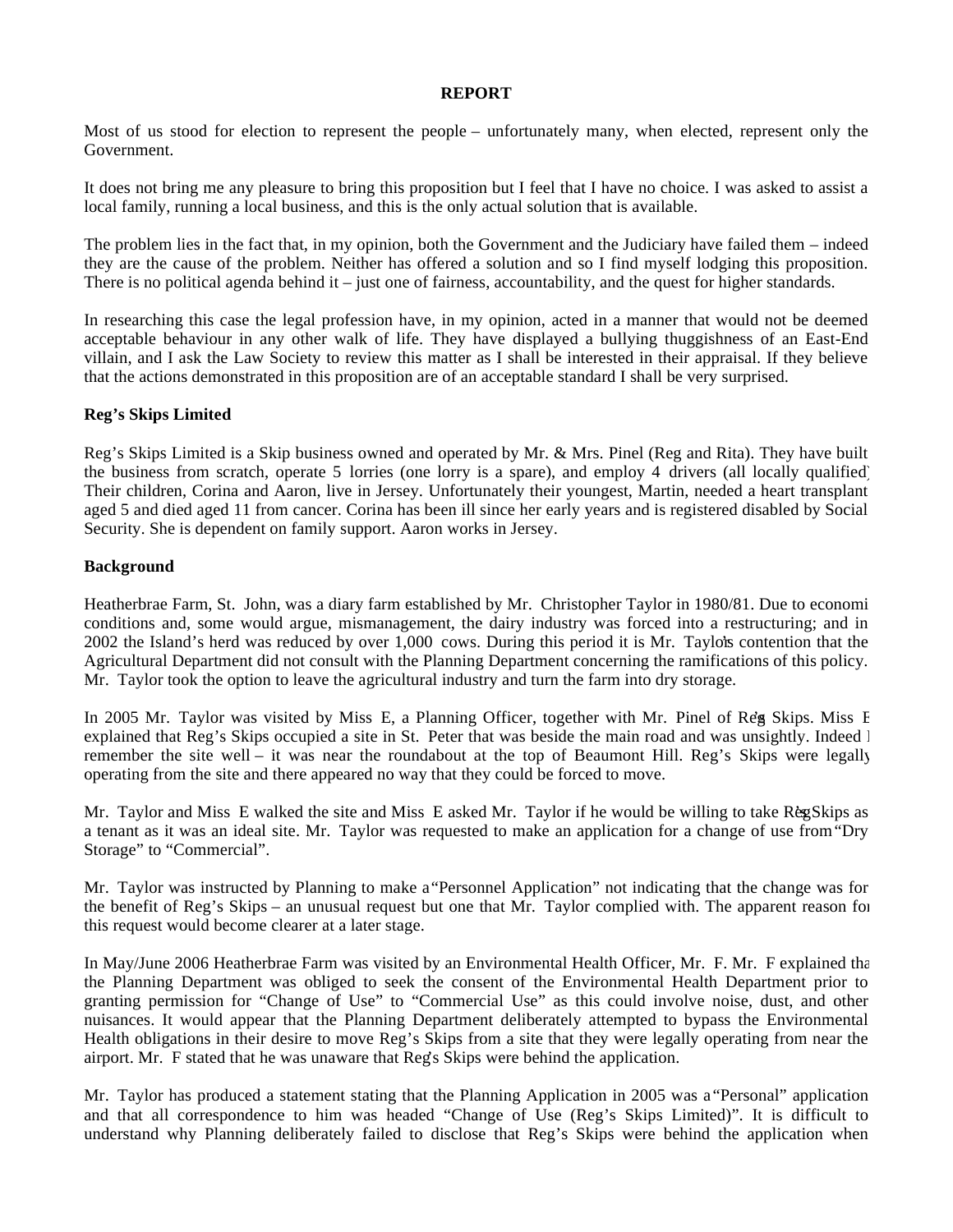consulting with the Environmental Health Department.

As a result of Mr. and Mrs. Pine's kindly nature and their wish to work with Government they ended up occupying a site that may not be satisfactory. Mr. Taylor believes that the Planning Department acted with malice by withholding vital information from Environmental Health despite their requests to know the identity of the tenant.

At this point in the proposition I would like to draw Members' attention to a family connection between the neighbours (?) of Reg's Skips and the Bailiff.

#### The XXXXXX

The XXXXXX is a 4 piece band consisting of-

| Member A | Son of Mr. and Mrs. A                              |  |
|----------|----------------------------------------------------|--|
| Member B | Son of Sir Philip and Lady Bailhache (The Bailiff) |  |
| Member C |                                                    |  |
| Member D |                                                    |  |

The BBC Website dated 31st August 2006 wrote –

Making The XXXXXX by Andy de Castro

'With such a wealth of musical talent in the Island, one of my favourite bands to catch live is The XXXXXX. I met up with them recently, and found out what makes The XXXXXX tick.

The XXXXXX was initially formed by Member C and Member B in the late 90s, playing mainly classical rock covers ranging from Dire Straits to Queen. Having known each other since birth, Member B and Member C work remarkably well together and produce some of the group's best work.

The XXXXXX emerged officially in September 2004 with Member B, Member C, Member A ard Member D at its element.

The BBC Website dated 21st November 2006 wrote –

Jersey band could be Next Big Thing by Claire Peters

'The XXXXXX, a young Jersey band, has made the shortlist of BBC World Service's 'Next Big Thing Competition'. A local band has made the semi-final of the BBC World Service's search for 'The World's Best Young Band'.

The XXXXXX, a group of Jersey based musicians, have beaten over 1,000 other acts to make it into the top 20 of the competition.'

#### **Error of Judgement**

You will have noted the dates above and the fact that Member B has played in the same band as Member A since 2004. I understand that they practised at various family houses/barns during this time.

> ROYAL COURT (Samedi Division)

17th November 2006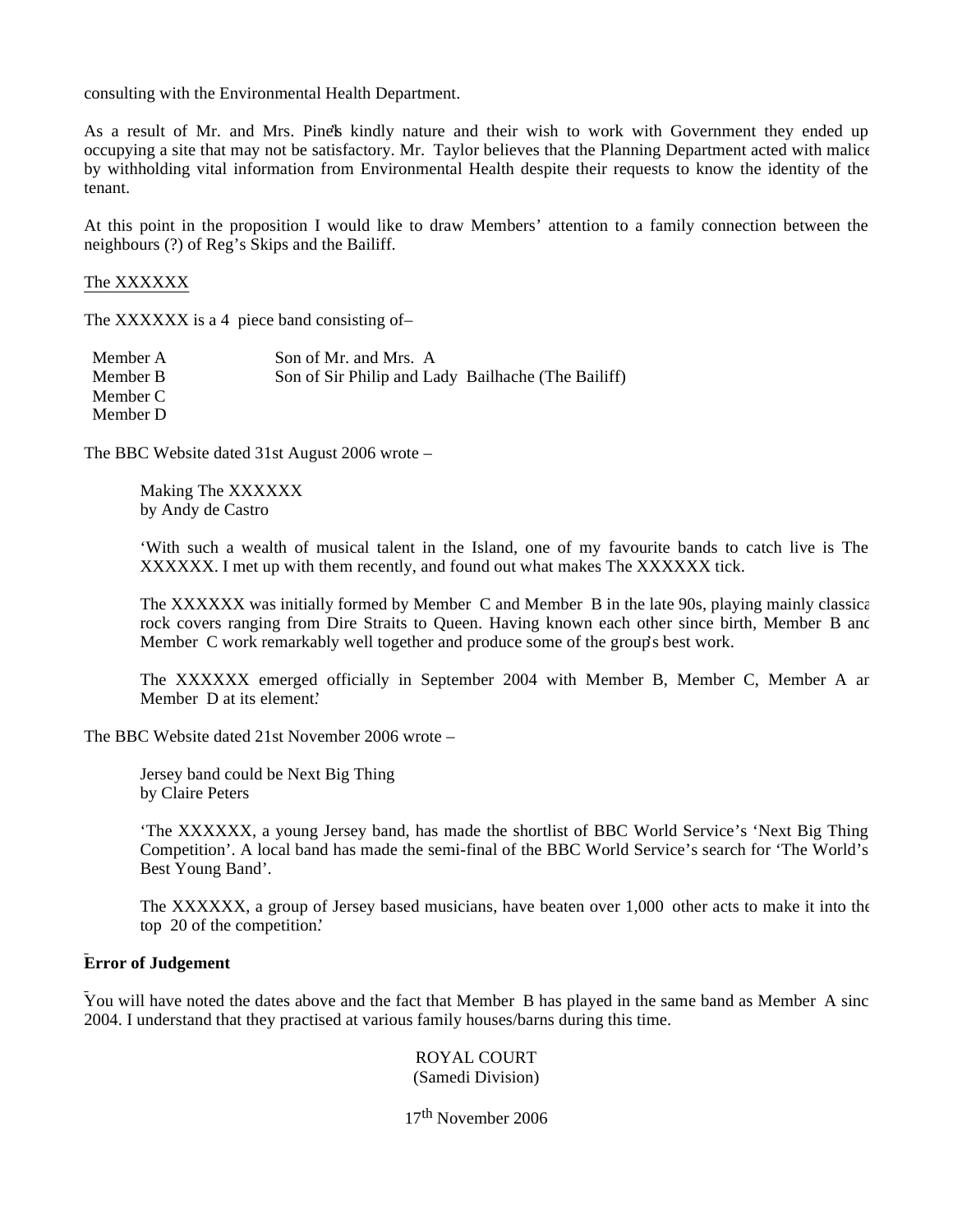#### Before: Sir Philip Bailhache, Bailiff sitting alone

| <b>Between</b> | (2) | Mr. A<br>Mrs. A                                                                                               | Applicants |
|----------------|-----|---------------------------------------------------------------------------------------------------------------|------------|
| And            |     | Minister for Planning and the Environment                                                                     | Respondent |
|                |     | Advocate M. St. J. O'Connell for the Applicants<br>S.C. Nicolle Q.C. Solicitor General, for the<br>Respondent |            |

In the case of Mr. and Mrs. A versus the Minister for Planning and Environment I question whether it was in order for the Bailiff to hear the case – due to the close family connection – and to recommend to Mr. and Mrs. A that rather than sue the Minister for Planning and Environment that they would be better off taking action against a third party – namely Mr. and Mrs. Pinel, who own Reg's Skips. Until this point Mr. and Mrs. Pinel had been outside any legal actions.

If I were a judge, and my daughter played in a band for a number of years with the son of one set of parents standing before me, I would have deemed myself to be severely conflicted. I believe the majority would do the same.

The Court document clearly states –

#### *Royal Court 17th November 2006 Before: Sir Philip Bailhache – Bailiff sitting alone*.

"In all the circumstances of this case it seems to me that the appropriate remedy for the applicants to pursue is a private action in *voisinage*."

Here the Bailiff is advising Mr. and Mrs. A that they would be better off suing Reg's Skips rather than the Minister for Planning and Environment, and advising him of the law under which an action should be taken. Furthermore the Bailiff makes no order for costs against Mr. and Mrs. A, even though the case was lost and the Respondent would have incurred legal costs. Indeed the taxpayer ultimately bore the costs of defending the action by Mr. and Mrs. A.

In accordance with advice received from the Bailiff Mr. and Mrs. A sued Reg's Skips Limited under the ancient and subjective law of *voisinage*. The judge was, once again, the "conflicted" Sir Philip Bailhache. It is surprising that no-one appears to have raised any objection to this.

Not only was the Bailiff conflicted in my opinion due to family connections, he was also conflicted because he had knowledge of information presented in the previous case.

#### [2007]JRC237

#### royal court

#### (Samedi Division)

11<sup>th</sup> December 2007

Before: Sir Philip Bailhache Kt., Bailiff, and Jurats Tibbo and Morgan.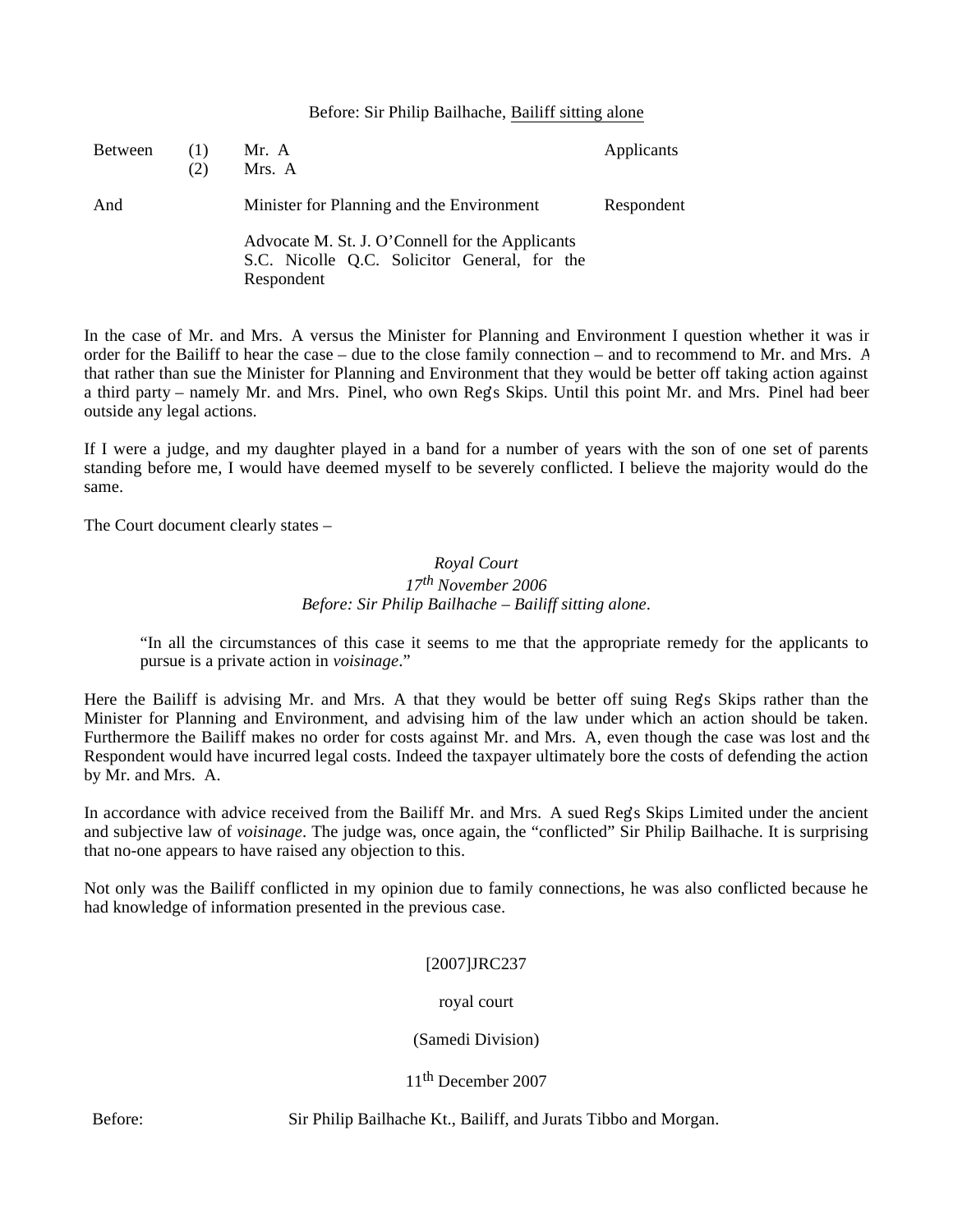Between Mr. A<br>And Mrs. A And Mrs. A Plaintiffs And Reg's Skips Limited Defendant

Advocate M. St. J. O'Connell for the Plaintiffs. Advocate A. J. Clarke for the Defendant.

#### JUDGMENT

#### THE BAILIFF:

1. The plaintiffs (to whom we refer individually as "Mr. A" and "Mrs. A") purchased a large granite 18th century property called "Les Ormes" (to which we shall refer as "the property") in 1995. They undertook works to renovate and improve the property, taking considerable care to retain the traditional features and characteristics of a house of that period. They moved into occupation in 1999, and both plaintiffs devoted much time and effort to the creation of a substantial and attractive garden. At the time when the plaintiffs moved into occupation, the neighbouring property to the south was a working dairy farm called "Heatherbrae Farm".

2. Until about 2002 Heatherbrae Farm continued to be used for agricultural purposes. At about that time, however, the dairy herd was sold and it ceased to be used as a farm. A number of agricultural buildings were let for storage purposes, the Planning and Environment Committee of the day having consented to the relevant change or changes of use. The beneficial owner of Heatherbrae Farm, Mr. Christopher Taylor, at some stage came to see Mr. A to explain that one of the tenants was to be a scaffolding firm, but that all noisy activities would take place inside one of the buildings.

3. In July 2005 the defendant company, which is owned by Mr. and Mrs. Pinel, became a tenant  $\epsilon$ Heatherbrae Farm. Mr. and Mrs. Pinel had started their business in 2000 and incorporated the defendant company in 2001. It began trading at premises in St. Peter, but in 2004 it moved temporarily to occupy other land known as La Prairie in the Route de Beaumont, before relocating to Heatherbrae Farm. The defendant company's business involves the sorting of mixed loads (i.e. skips filled with material which cannot be dumped together or which requires recycling). The sorted materials are thereafter transported to appropriate dumps or recycling sites. In addition it stores a number of skips at the site when they are not out with customers. The use of the site at Heatherbrae Farm by the defendant company was sanctioned by the Planning Department but we shall deal with that in more detail below.

4. During the winter of 2005 –2006 the plaintiffs started to become aware of increased noise coming from Heatherbrae Farm. At first they thought it related to the activities of the scaffolding company whose tenancy had in fact come to an end at about the time when the defendant company took up occupation. Mrs. A mentioned her concerns to her husband on several occasions during this period, but for a number of reasons he did nothing about it. It was only in the spring of 2006 that, under pressure from Mrs. A, Mr. A made enquiries and ascertained that a skip business was now being operated at Heatherbrae Farm. In April 2006, Mr. A went to Heatherbrae Farm and noted what he described as "incredible" noise coming from a mechanical digger which was being used to sort rubbish. Mr. A made enquiries of the Planning Department and ascertained that an application for change of use had been advertised at a time when the plaintiffs were away on holiday. An official from the Public Health Department visited the property at the request of Mr. A and told the plaintiffs that he was unaware of the permission granted to the defendant company to operate at Heatherbrae Farm. On inspecting the Planning Department's files, Mr. A noted that the other commercial tenants at Heatherbrae Farm were subject to conditions in terms of noise pollution, but that no such conditions attached to the permit relating to the defendant company's operations.

5. Mr. A complained to the Planning Department which visited Heatherbrae Farm in May 2006. Enforcement officers directed that the mechanical sorting by digger should cease until the appropriate amendment of the planning permit had been sanctioned by the Minister. In June 2006 the plaintiffs conducted an exercise of counting the number of vehicles arriving at and leaving Heatherbrae Farm. The average daily vehicle movements amounted to 300, of which about 40 were lorries belonging to or associated with the defendant company.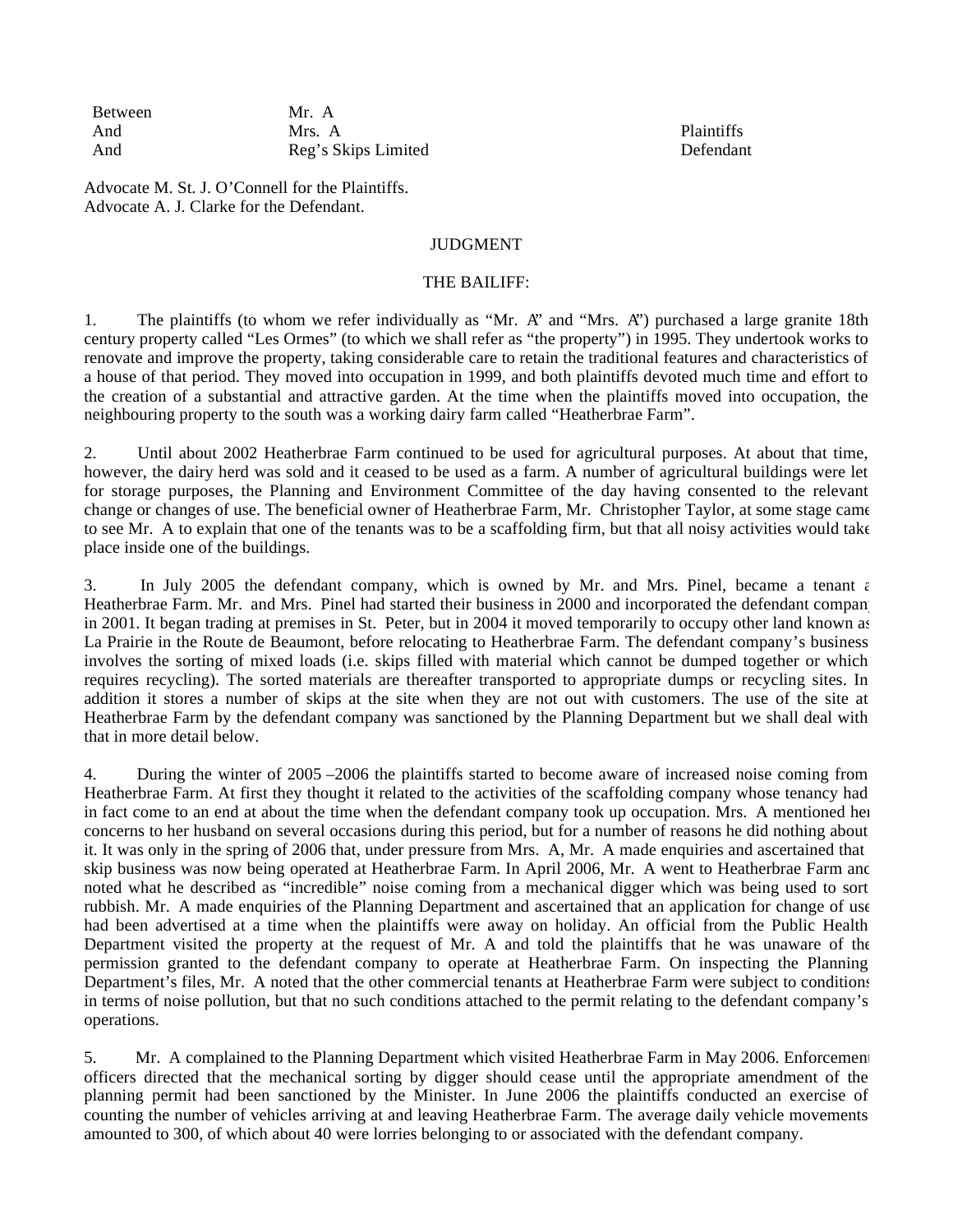6. In September 2006 the plaintiffs were becoming frustrated at the perceived failure of the Planning Department to remedy the situation. On 12th October 2006 the plaintiffs' legal advisers sent a letter before action to the defendant company setting out the plaintiffs' complaints and asking that the company should desist from using the mechanical digger and within a period of three months desist from sorting refuse on the site. They invited proposals as to how the business could be conducted without adversely affecting the plaintiffs' enjoyment of the property. The Minister had in the meantime allowed limited mechanical sorting to take place between 10 a.m. and 12.30 p.m., and had deferred for 3 months a decision on whether to grant the defendant company's application to amend its permit while acoustic advice was sought by the defendant company. That decision prompted the plaintiffs to seek to institute proceedings against the Minister by way of judicial review, but leave was refused. In January 2007 the Minister refused the application of the defendant company to expand its activities and caused a notice to be served on the defendant company requiring it to cease the use of a mechanical digger and to cease intensification of the use which had been permitted. The defendant company appealed, and after taking legal advice the Minister withdrew the notice. The defendant company resumed the use of its mechanical digger.

7. On 23rd April 2007 the plaintiffs began proceedings by Order of Justice against the defendant company alleging a breach of its duty in *voisinage* and seeking damages and an injunction preventing the defendant company from operating its skip business at Heatherbrae Farm or within one mile of the property. The defendant company has denied any such breach.

#### **The law**

8. The duty of an owner or occupier of land in *voisinage* was first laid down in a judgment of Le Masurier, Bailiff in Searley v Dawson [1971] JJ 1687. The Court held that there existed a mutual duty in quasi –contract which obliged each neighbour not to use his property in such a way as to cause damage to the other. As expressed in the second appendix of Poitier's *Traité du Contrat du Société* volume 5 page 245 paragraph 235:–

#### *"Le voisinage oblige les voisins à user chacun de son héritage, de manière qu'il ne nuise pas à son voisin".*

The principles of *voisinage* were considered exhaustively in judgments both of this Court and of the Court of Appeal in Gale and another v Rockhampton Apartments Limited and another [2007] JLR 27 and [2007] JCA 117B respectively, and we shall not repeat them here. Both counsel agreed that they were the principles to be applied in this case.

9. It is a question, therefore, whether the arrival of the skip business conducted by the defendant company has given rise, by reason of the nature of that business, to a breach of the quasi-contractual duty in *voisinage*. We shall deliberately not use the word "nuisance"; not because it is not a convenient shorthand to characterise the conduct which breaches the duty in *voisinage*, but because it is apt to mislead in being confused with the English technical concept of that name. We shall instead examine the evidence against the background of the duty not to use one's property in such a way as to cause harm to one's neighbour.

10. There is, as counsel for the plaintiffs has submitted, an evidential threshold to overcome, so as to demonstrate a breach of the duty and to justify the grant of a remedy for that breach. We live in an increasingly crowded Island, and standards of tolerance of noise and disturbance must move with the times. Before the invention of the internal combustion engine farming was a relatively quiet industry. Apart from the occasional lowing of cattle and grunting of pigs, little would have disturbed the peace of the countryside. Nowadays farming involves tractors, threshers, potato harvesting machines and many other forms of mechanical equipment which cause noise and disturbance to a greater or lesser extent. Neighbours must in general put up with that. The principle in relation to odours is similar. The spreading of manure on agricultural land, for example, can cause temporary offensive smells which, in general, must be tolerated. Sometimes, however, the barrier is surmounted and a breach of the duty not to cause harm to one's neighbour will be held to have arisen. One example was Curry v Horman (1889) 213 EX 511 where the deposit of refuse on land 70 feet away caused an overpowering stench to permeate the plaintiff's house. Another example was Mercer v Bower [1973] JJ 2453 where the Court held that the operation of a piggery in close proximity to residential properties could not be undertaken without adversely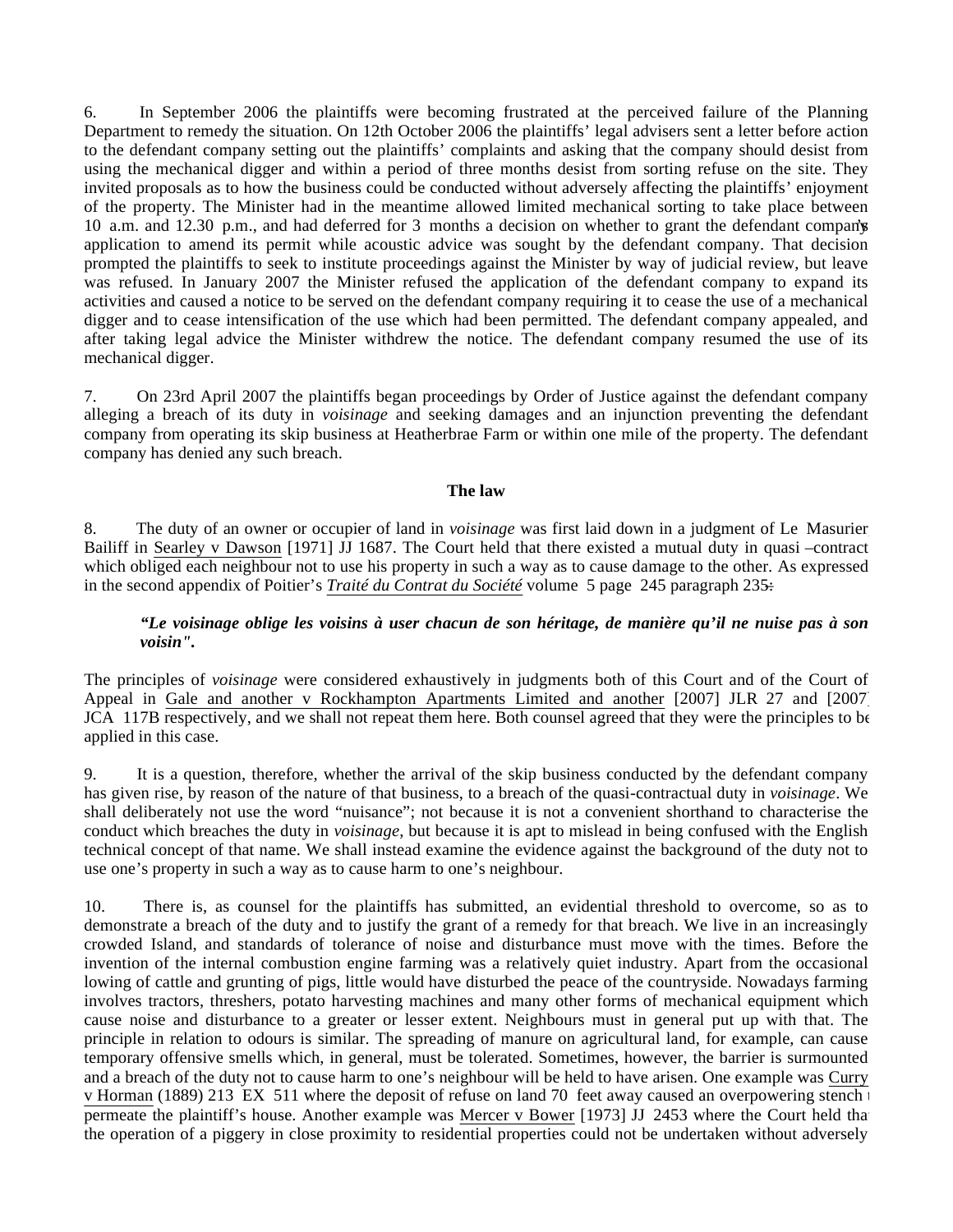affecting to a substantial degree (harming) the interests of those neighbours.

11. In the context of noise a breach of duty was found in Magyar v Jersey Strawberry Nurseries Limited [1982] JJ 147 where the glass blowing activity in a craft centre was held to cross the threshold of reasonableness.

#### **The evidence**

12. We turn therefore to consider the evidence as to the operation of the defendant company's business. We observe first of all that the plaintiffs were, as it were, first on the scene. This is not a case of constructing residential property in the vicinity of an industrial enterprise. It is a case of the establishment of a commercial operation in a quiet rural area.

13. The evidence of the plaintiffs was that the noise was intolerable. Mr. A stated that the noise of the engine of the mechanical digger, the clanking of caterpillar tracks, mechanical arm and bucket of the digger, as well as the impact noise of the rubbish being lifted, sorted and dropped was considerable. Whenever skips were emptied or put into or out of storage a loud booming noise was made. Mr. A also complained of significant numbers of lorries arriving at and leaving Heatherbrae Farm with skips or rubbish. On 3rd October 2007 he stated that there were 29 such movements and on 4th October 2007, 31 such movements, which related to the defendant company's business.

14. Mrs. A stated that she had become aware of the noise coming from Heatherbrae Farm during the winter of 2005/2006 and had asked her husband to do something about it. In February 2006 they had erected a fence on the boundary to try to mitigate the noise. As time went on she had found that the noise seriously affected her enjoyment of her home. She could no longer take an interest in the garden and rarely ventured into it because it was so distressing. The noise invaded her home and her thoughts. Periods of quiet were interrupted by loud bangs and crashes throughout the day. The swimming pool had been used only twice during the summer of 2007. She said that the noise of the defendant company's operation was violent and brutal. On occasions when she had been ill in bed during the day, she had been awoken by the sudden crashing noises. In cross examination she said that she was a tolerant person and that in general she would put up with things rather than make a fuss. She denied that she had exaggerated the problem.

15. Evidence was also given by Mrs. Victoria Yates, the sister-law of Mr. A and Mrs. A, who often visite the property, and Mrs. Dorothy Van Neste, the mother of Mrs. A who also spent time at the property. In general they corroborated the evidence of the plaintiffs although in cross examination they were both uncertain about the times when they had first noticed the noise.

16. The plaintiffs called Mr. David Watkins, a private detective, who arranged for a video camera to film the frequency of movements of the lorries. In cross examination he conceded that he had not remained on the site very long. He was challenged about his evidence that some skips had been seen suspended on their cradles as the lorries were driven in to and from Heatherbrae Farm. Mrs. Pinel, a director of the defendant company, gave contrary evidence.

17. The plaintiffs were permitted to call evidence from Mr. Peter Le Gresley, an Assistant Director of Planning. Mr. Le Gresley stated that at the time when planning permission was given for the defendant company to move to Heatherbrae Farm it was considered a suitable site on the basis of the level of activity which had occurred at La Prairie, i.e. skip storage with some sorting from time to time. The actual effect of the defendant company's activities on the plaintiffs had not been anticipated; it appeared that the operations at Heatherbrae Farm were significantly more intense than those conducted at La Prairie. If they had been anticipated, it was likely that the application for planning permission would have been refused, or more precise conditions attached to the permit.

18. Both parties called expert evidence. The plaintiffs called Mr. Steven Gosling who holds an honours degree in engineering acoustics from the Institute of Sound and Vibration Research at the University of Southampton. He has been a member of that Institute for 12 years and is Director of 24 Acoustics, a consultanc firm specialising in the assessment of acoustics, noise and vibration. The defendant company called Mr. Robert Whiteman who is a chartered civil engineer with a Diploma in Acoustics. He is the Principal Acoustic Consultant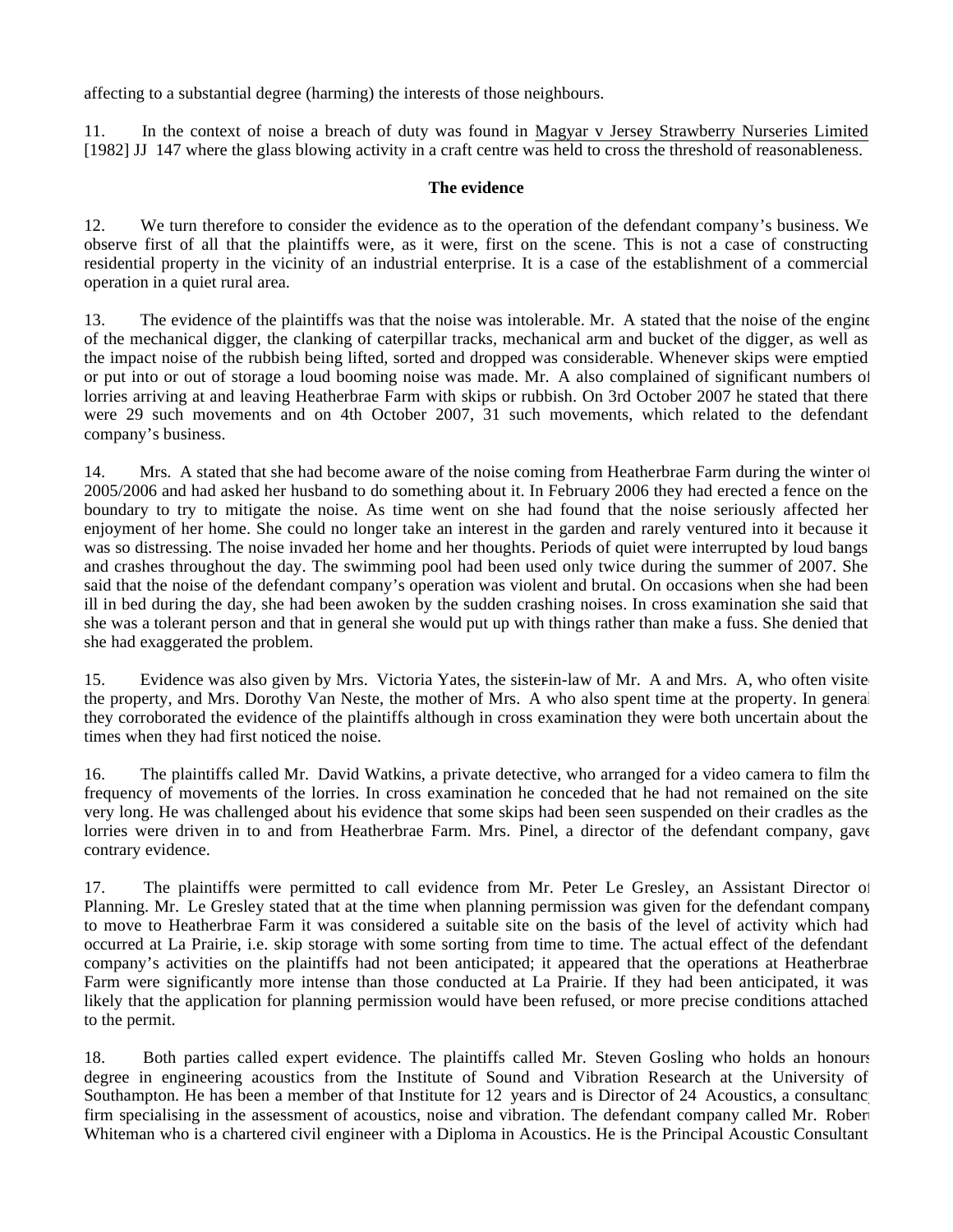with Southdowns Environmental Consultants Limited. We find that both men are eminently qualified to give expert evidence. Regrettably there was no joint report, nor any assessment of the points of difference between them.

19. Mr. Gosling had visited the property in February and October 2007 and made noise measurements between 1st and 8th February and between 3rd and 4th October. The instrument was installed in the garden of the property at a height of 1.5 metres. The purpose was to achieve objective background noise data, (i.e. from the adjacent road, bird song, tree rustling etc) and to assess the impact of skip movements and sorting. Mr. Gosling found that the background noise level in October was between 35 to 40 decibels. This was consistent with the measurements taken in February which had yielded a background of noise level of 35.5 dB. Mr. Gosling found that the rating level of noise from skip movements using BS 4142 was 54.8 dB. Having deducted the background noise level, the difference was 19.3 dB. Similar calculations on the operating noise from the yard yielded  $\epsilon$ BS4142 rating of 55.7 db and a difference of 20.2 dB.

20. Mr. Gosling stated that the threshold for actionable nuisance in the UK according to BS 4142 was + 10 dB and that the noise levels at the plaintiffs' property resulting from the operations of which complaint is made were significantly in excess of that level. He added that skip operations were always noisy and that he had been involved in advising in relation to the siting of such an operation in Southampton. In that case the site had been 250 metres away from residential property and situated in a bowl which caused additional attenuation. There had been no complaints. By comparison, the defendant company's site was 50 metres away from the boundary and 110 metres away from the plaintiffs' house.

21. Mr. Whiteman agreed on the basis of Mr. Gosling's data that the background noise level in the garden of the property was between 35 to 40 dB. He assessed it at 38 dB. Thereafter, however, there was more disagreement than agreement between the two experts. Mr. Whiteman took measurements from 3 sites within Heatherbrae Farr during September 2007, although the data from one of those sites was regarded as unreliable. He took no measurements in the garden or elsewhere at the plaintiffs' property. He agreed that as a matter of principle it would have been preferable to get data from the position at which complaint was made, but he had not thought it appropriate to approach the plaintiffs to seek their permission. He had therefore estimated the effect on the basis of his measurements at Heatherbrae Farm. He disagreed with Mr. Gosling that BS 4142 was the appropriat guide. He stated that local authorities would use it to assess the likelihood of complaints, but that exceeding the limits laid down in BS 4142 did not necessarily imply a nuisance. BS 4142 was just one method of assessment. He quoted a Noise Advisory Council Report which stated of BS 4142:

#### *"there can be no absolute quantitative standard by which to determine whether a given noise was a nuisance; and BS 4142 does not purport to provide such a standard".*

22. Mr. Whiteman referred to WHO Guides for community noise which indicated that noise levels below 50 dB were generally acceptable. Basing his opinion from the data from one of his monitoring sites within Heatherbrae Farm, (which was much closer to the source of noise than the plaintiffs' property) which showed that noise levels within a five minute period rarely exceeded 55dB, he concluded that not even moderate annoyance would be caused at the property. He referred to BS 8223 which gives similar guidance on external noise levels for gardens and balcony areas. He also referred to PPG24 which states that noise levels below 55dB need not be considered as a determining factor in granting planning permission for a new dwelling where ambient noise levels are made up of mixed sources. He conceded, however, that this was not strictly applicable to the situation in dispute.

23. Mr. Gosling's response to these arguments was that BS4142 was unquestionably the appropriate standard in this case. He stated that it was disingenuous to suggest that all proposed housing sites that experience a day time noise level of less than 55dB were "generally acceptable". He asserted that guidance from both the WHO and BS 8233 applied to anonymous sources of noise, such as traffic, and not to specific industrial noise of  $\epsilon$ variable nature.

24. Prior to trial the parties agreed, under directions from the Bailiff, that a demonstration of noise levels on the site would be conducted under the supervision of the two experts on 18th October 2007, the first day of the hearing. Four skips would be taken to and from Heatherbrae Farm, two fully loaded and two empty. They would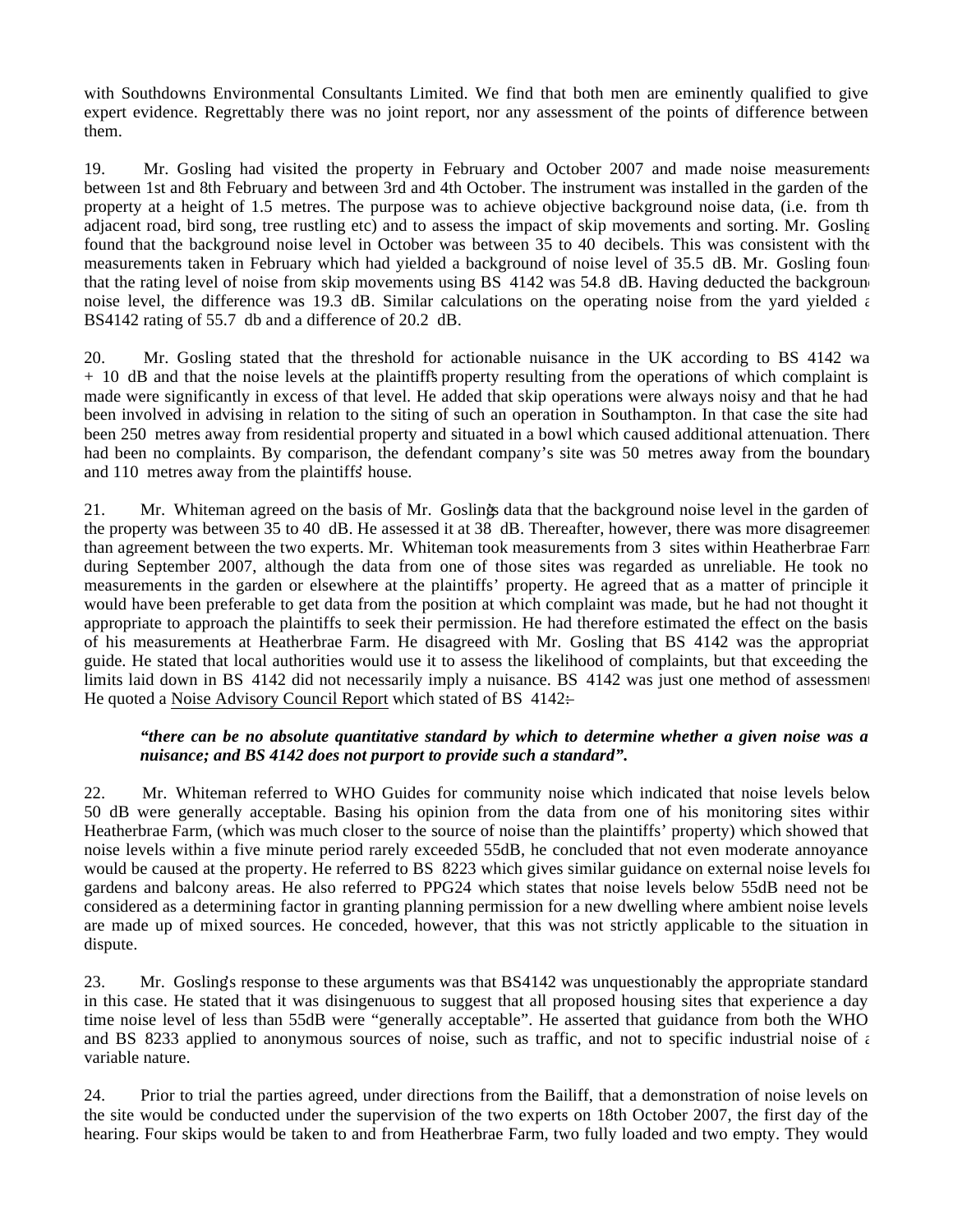be stacked and then the loaded skips would be sorted by the mechanical digger assisted by hand-sorting if necessary. Acoustic measurements from the garden of the property would be taken. The Court duly attended on the site and the demonstration took place over more than an hour. From the perspective of the plaintiffs the demonstration was hardly a success. Mrs. A said that she was embarrassed and that if the noise had always been at the level experienced on that day, she would not have troubled the Court or anyone else. The experts, unusually, did agree that during the demonstration the noise level associated with the mechanical digger was 40.2dB. Applying the BS 4142 method (and Mr. Goslings data) the resulting rating was 0.8dB which was of less than marginal significance. Mr. Gosling's evidence was that he was told by a driver of a lorry that he was going to drive very slowly. Mr. Gosling had registered his concern during the demonstration that much of the material was soft and was being placed in the skips with great care. There was a substantial amount of earth in the loaded skips which would have cushioned the noise. Blocks of concrete being dropped more hastily into an empty skip would have created a very different impact. Additionally, he thought that the manoeuvres of the drivers of the skip lorries were unusually careful. The drivers would reverse and advance after inspecting their position so as to ensure that the skip was placed precisely on top of the one below. In his experience, skips were more usually dropped with less care. Even Mr. Whiteman had reservations about the effectiveness of the demonstration.

25. Mrs. Pinel also gave evidence for the defendant company of which she and her husband are the beneficial owners. Her husband has experienced health problems in recent years, and she is fully engaged in the business, not only with book-keeping, payment of wages and collating of customers' orders, but also in distributing work to the drivers. The defendant company's business involved the delivery and collection of skips, the dumping of the contents, sometimes after sorting, and the delivery of building materials such as sand, chippings and granite dust to customers. It was the sorting of mixed loads which was the predominant activity at Heatherbrae Farm, to which they had moved in July 2005. The defendant company owned a small mechanical digger but had access to a larger machine if the load was too heavy. They had started with one skip lorry and about fifty skips or bins. Now they had five skip lorries and about three hundred and fifty bins, and a Ford transit pickup truck. She agreed that the company now had a lot more customers and was going from strength to strength. She asserted that she did not think that the activities of her company were affecting the plaintiffs unduly and causing any kind of nuisance. She had never been to the property, and had never been invited to do so.

#### **Conclusions on the evidence**

26. In broad terms we accept the evidence of the plaintiffs. We were particularly impressed by the evidence of Mrs. A, who spends more time at the property than anyone else. It was clear that she was not a person given to complaining. We think that the slowness of the plaintiffs to react to the arrival of the defendant company at Heatherbrae Farm was due principally to her nature and only secondarily to the fact that Mr. A was dilatory in responding to his wife's concerns. We accept that Mrs. A no longer finds her garden to be a pleasure and that her enjoyment of the property has been adversely affected to a material degree. We also accept that the evidence of Mrs. Victoria Yates and of Mrs. Van Neste was given honestly and fairly, even if it added little to the evidence of the plaintiffs. We derived little assistance from the evidence of Mr. Watkins.

27. We also accept that the evidence of Mrs. Pinel was given honestly. She could not, of course, comment upon the effect of the defendant company's activities upon the plaintiffs because she had never been at the property and experienced the noise levels from that situation.

28. As to the evidence of the experts, we must state first of all that it is highly regrettable that no consultation took place between them in relation to their reports. It is true that Mr. Whiteman was only instructed at  $\epsilon$ relatively late stage in early September 2007, but he or the defendant company must bear some responsibility for this state of affairs. The report of Mr. Gosling had been in the hands of the defendant company for many months, but no consultation with Mr. Gosling took place before Mr. Whiteman filed his report on 26th September.

29. Be all that as it may, we prefer the evidence of Mr. Gosling where it conflicts with that of Mr. Whitema for the following reasons.

(i) Mr. Gosling's calculations were based upon monitoring of the noise from the garden of the plaintiffs' property whereas those of Mr. Whiteman were based in part upon calculations drawn from noise measurements taken at Heatherbrae Farm. It seems to us that calculations drawn from measurements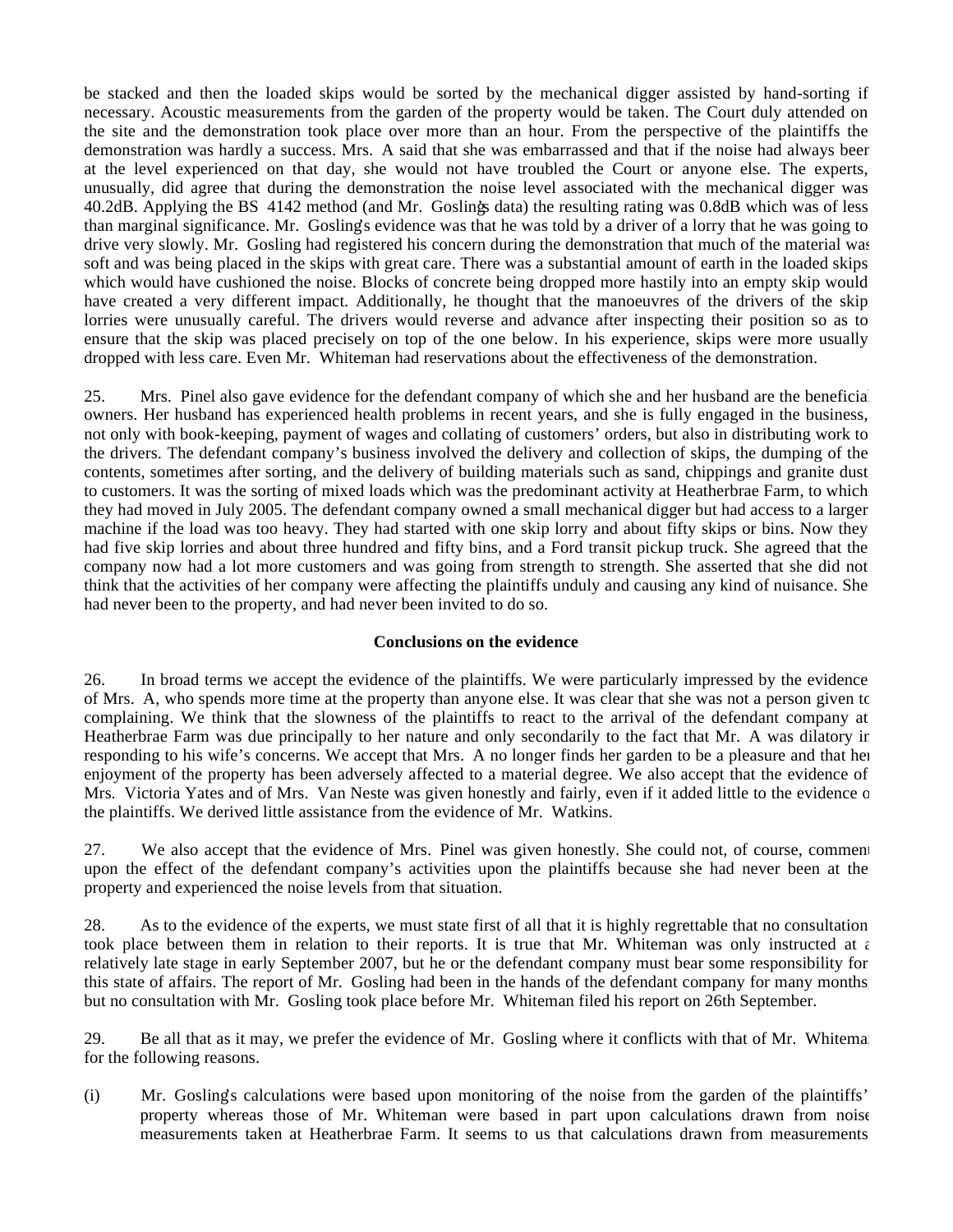- taken at the *locus in quo* are inherently more reliable than calculations which were to a certain extent predicted rather than measured.
- (ii) It seems to us, upon an analysis of the different guides or standards which have been placed before us, that BS 4142 is the appropriate and relevant standard for the particular circumstances of this case. We are not persuaded that BS 8233, PPG 24 or the WHO guides for community noise are helpful in the contex of this case.
- (iii) Taken in the round, we found the evidence of Mr. Gosling to be more fluent and persuasive than that of Mr. Whiteman. We did not find, for example, Mr. Whiteman's explanation of his failure to seek to place his equipment in the garden of the plaintiffs' property to be particularly cogent.

30. We accept the evidence of Mr. Gosling that the difference between the background noise and the noise caused by the defendant company's activities was of the order of 18-20dB. That technical evidence is consistent with the evidence of the plaintiffs, and in particular Mrs. A, which we have already stated that we accept.

31. We find it significant that the plaintiffs did not notice the noise generated by the operation of Heatherbrae Farm for agricultural purposes. Even when the user of the farm changed to various users associated with a small industrial estate, no complaints were forthcoming from the plaintiffs. It is the case that a certain amount of noise is generated by the other tenants at Heatherbrae Farm. It is clear, however, that it was only when the defendant company transferred its activities to Heatherbrae Farm that the level of noise and disturbance breached the barrier, or surmounted the evidential threshold to which we referred in paragraph 10 above.

#### **Decision**

32. It follows that, in our judgement, the activities of the defendant company at Heatherbrae Farm constitute a breach of the duty of *voisinage* which is owed to the plaintiffs. We reached this conclusion not without considerable sympathy for Mr. and Mrs. Pinel. They were permitted, if not encouraged, by the Planning Department, to establish their business at Heatherbrae Farm which they did in good faith. The difficulty is that any skip operating business is inherently noisy.

33. We note, *en passant*, that the duty in *voisinage* is a duty which cannot be delegated or avoided by an owner. See the remarks of Le Masurier, Bailiff, in Searley v Dawson [1973] JJ 1687 at 1702. If, therefore, a landowner lets his land to a tenant who conducts a business which the landowner knows, or ought to have known, is harmful to the interests or reasonable expectations of a neighbour, he too will be in breach of the duty of *voisinage*. In this case, the plaintiffs have chosen to pursue their action against the tenant rather than the landowner. We obviously make no findings in so far as the landowner is concerned. The plaintiffs seek an injunction preventing the defendant company from conducting its skip business at Heatherbrae Farm, although in the Order of Justice the prayer is expressed in rather wider terms.

34. Counsel for the defendant company did not, and we think realistically, suggest any way in which the effects of the operations of the skip business might be mitigated or avoided in the event that we were to find a breach of the duty of *voisinage.* We think that a reasonable opportunity must be afforded to the defendant company to find another location for its operations. Furthermore, the months in question are mainly winter months when only limited use of the garden would be made by the plaintiffs. We accordingly grant an injunction preventing the defendant company from operating its skip business at or in the immediate vicinity of Heatherbrae Farm, such injunction to come into force on 1st May 2008.

35. By way of postscript, we direct that any application for the costs of these proceedings should be pursued only after a directions hearing before the Bailiff at which consideration can be given to the question whether any other party or parties should be convened.

#### **Authorities**

Searley v Dawson [1971] JJ 1687. *Traité du Contrat du Société.*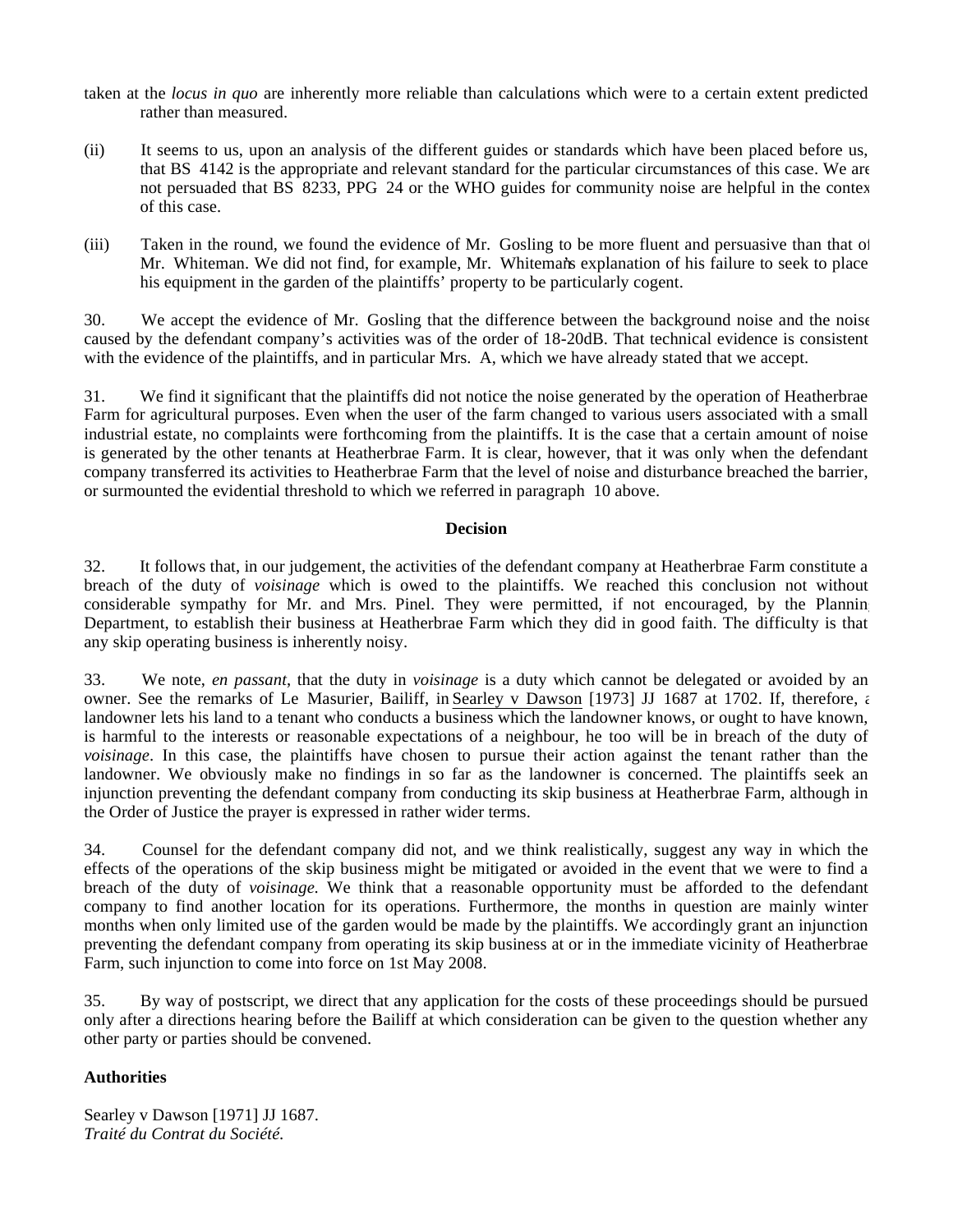Gale and Clarke v Rockhampton Apartments Limited and Antler [2007] JLR 27 Gale and Clarke v Rockhampton Apartments Limited and Antler [2007] JCA 117B. Curry v Horman (1889) 213 EX 511. Mercer v Bower [1973] JJ 2453. Magyar v Jersey Strawberry Nurseries Limited [1982] JJ 147. Noise Advisory Council Report.

In the above judgment of 11th December, 2007 the Bailiff states –

"In broad terms we accept the evidence of the plaintiffs. We were particularly impressed by the evidence of Mrs. A, who spends more time at the property than anyone else.**It was clear that she was not a person given to complaining."**

It is difficult to ascertain how such a sweeping statement – she is not a person given to complaining – could be made without knowing that person quite well. Never before had *voisinage* been used to sue a tenant, never before had *voisinage* been used to address a complaint of noise solely. However with subjective laws this does not seem to matter.

It should be noted that Mr. and Mrs. A's lawyer has requested that I confirm that "Mrs. A has not socialised with the Bailiff". I am happy to include this statement for clarification as requested.

Paragraph 35 is interesting as it, once again, demonstrates a failing by the Bailiff-

"35. By way of postscript, we direct that any application for the costs of these proceedings should be pursued only after a directions hearing before the Bailiff at which consideration can be given to the question whether any other party or parties should be convened."

What this means, in layman's terms, is the Bailiff is effectively showing some sympathy for the predicament that Reg's Skips find themselves in and is requesting the Planning and Environment Department to contribute to costs as their 'negligence' caused the problem.

The request for costs was vigorously defended by Planning on the basis that they were not a party involved in the case, after all it was Mr. and Mrs. A-v- Reg's Skips.

At the time of the case there was some consternation amongst the legal community as it could have set a precedent that would have numerous implications. Members of the public, for example, could have been asked to pay costs in respect of cases that they were not directly involved with. Lawyers could not believe that the Bailiff could have made such a direction without full consideration of the potential consequences.

My opinion is that the action for Planning to contribute costs was lost on the basis that a dangerous precedent would be set rather than on the merits of the individual case.

#### *Voisinage*

The law of *voisinage* – like the ancient Les Pas laws that cost the Island millions of pounds – have no place in modern society and I would argue have no relevance to modern justice. When one looks at Fournel's 19th Century *Traité du Voisinage* 3rd Ed (1812) we see that *voisinage* is stated to be a *vague, generic term* that regulates the proper relationship (*rapprochement*) between things, places and people. It is, I believe, far too vague and subjective to be a true instrument of justice.

The law itself, as applied, is seriously flawed. For example if it were accepted that the right of relief from excessive noise was owed to neighbouring property owners under the law of *voisinage*, only the *adjacent* property owner would be able to bring a claim, whereas, the owner of a property down the road, also seeking relief from the same noise, would not be able to do so, as *voisinage* applies only to neighbours whose properties are touching. An efficient method to get around this obsolete and ancient law would be to sell a strip of land between your own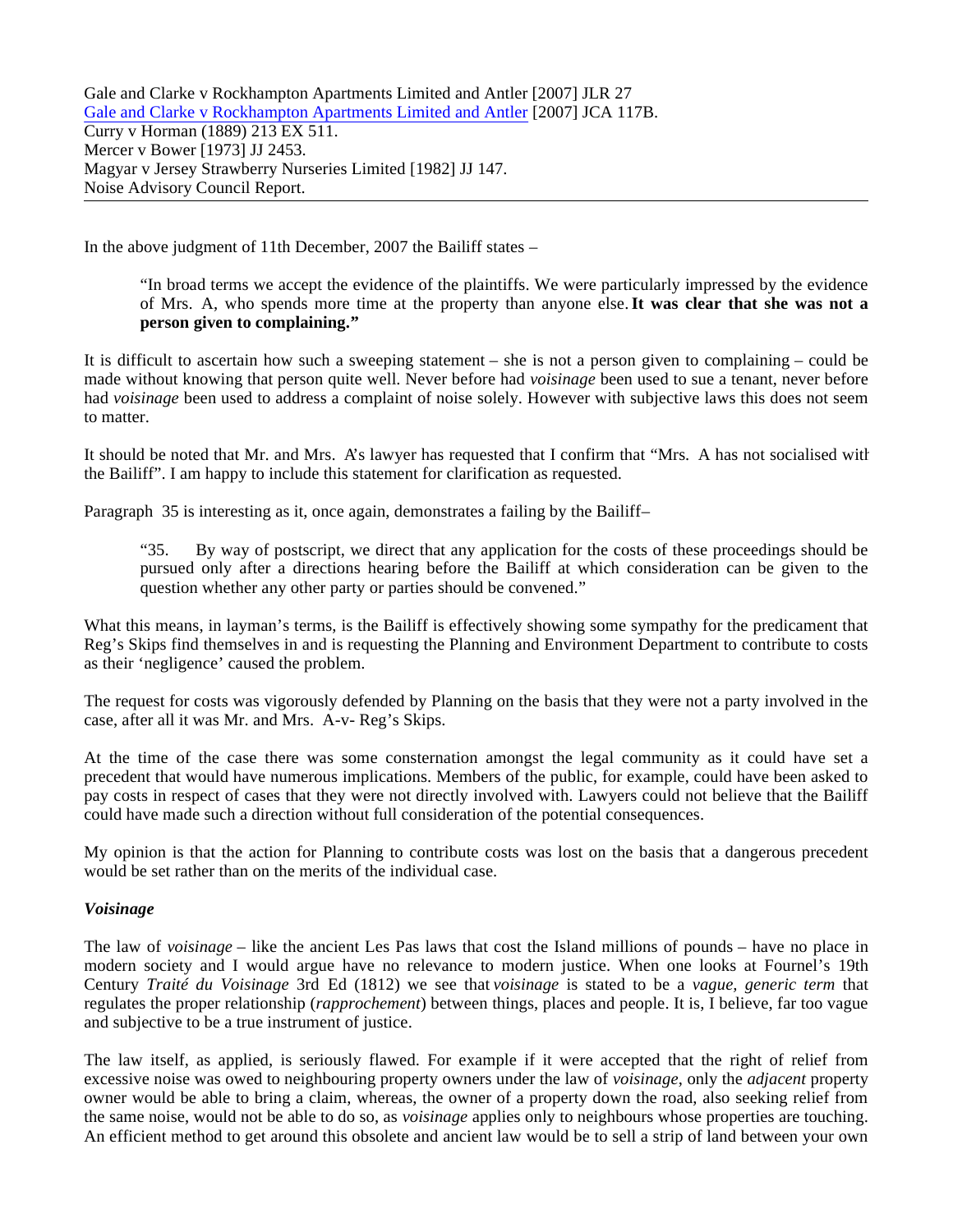property and a disputing neighbour – thus negating any *voisinage* judgments.

Furthermore, the Court of Appeal confirmed that where a landlord lets his land to a tenant who conducts business which the landowner knows, *or ought to have known*, is harmful to the interests or reasonable expectations of a neighbour, not only the tenant who has caused the noise, but also the landlord will be in breach of his duty of *voisinage* and a claim may be made against him for damages. So the public will have to employ a lawyer to determine what ought to have been known and then rely on the subjective view of the Courts as there is no clear direction under the law.

Now bear in mind that *voisinage* is a local peculiarity with no place in Norman or English law. The Court of Appeal was heard by experts in English law – Dame Heather Steel, M.S. Jones QC, and J.W. McNeill QC. No had a specific background in the Jersey law of *voisinage*.

As a direct result of the above case, which was unsuccessfully appealed, Mr. and Mrs. Pinel have received legal bills in excess of £280,000 which includes over £125,000 costs claimed by Mr. and Mrs. As lawyer. Bear in mind that no costs were claimed from Mr. and Mrs. A when they lost their initial action against the Minister for Planning and Environment.

In the case bought by Mr. and Mrs. A versus Planning the action was thrown out and lost by Mr. and Mrs. A and the Bailiff awarded no costs against Mr. and Mrs. A in favour of Planning. However, when Mr. and Mrs. *I* successfully sued Reg's Skips they were awarded costs, and bills in excess of £125,000 were received by Mr. and Mrs. Pinel.

It appears difficult to justify the discrepancy whereby when Mr. and Mrs. A lost their case against the Planning Department no costs were awarded to Planning. These are actually costs ultimately due to the taxpayer. If this has been common policy the loss to the taxpayer could amount to millions of pounds.

As previously stated, Reg's Skips moved to the St. Johns site (Heatherbrae Farm) from a site legally occupied near the airport at the specific request of Planning who located and identified the site for them. It would appear that Planning failed to obtain the correct approval from Environmental Health. This information may have deemed the site unsuitable – thereby saving Mr. and Mrs. Pinel over a quarter of a million pounds.

Another twist was the fact that the Bailiff took the unusual step of requesting Planning and Environment to contribute to the costs in a case that they were neither plaintiff or defendant there appears to have been an admission of responsibility placed on this States Department, and a belief are to blame for the predicament that Mr. and Mrs. Pinel find themselves in.

In the judgement of the case the Bailiff states –

"We reached this conclusion not without considerable sympathy for Mr. and Mrs. Pinel. They were permitted, if not encouraged, by the Planning Department, to establish their business at Heatherbrae Farm which they did in good faith."

Can the Minister for Planning and Environment honestly state that his Department has absolutely no responsibility for the predicament that Mr. and Mrs. Pinel now find themselves in?

#### **Bullying and unprofessional actions**

In addition to the failure of the Planning Department detailed above, and my considered opinion that the Bailiff was conflicted when overseeing any case involving Mr. and Mrs. A, I would like to close by asking the Law Commission to examine correspondence that I have received on the subject which was, in my opinion, bullying, thuggish, and extremely unprofessional.

In an attempt to clarify the facts in order that this proposition would contain no inaccuracies, I received correspondence written in a highly aggressive tone. This included statements such as –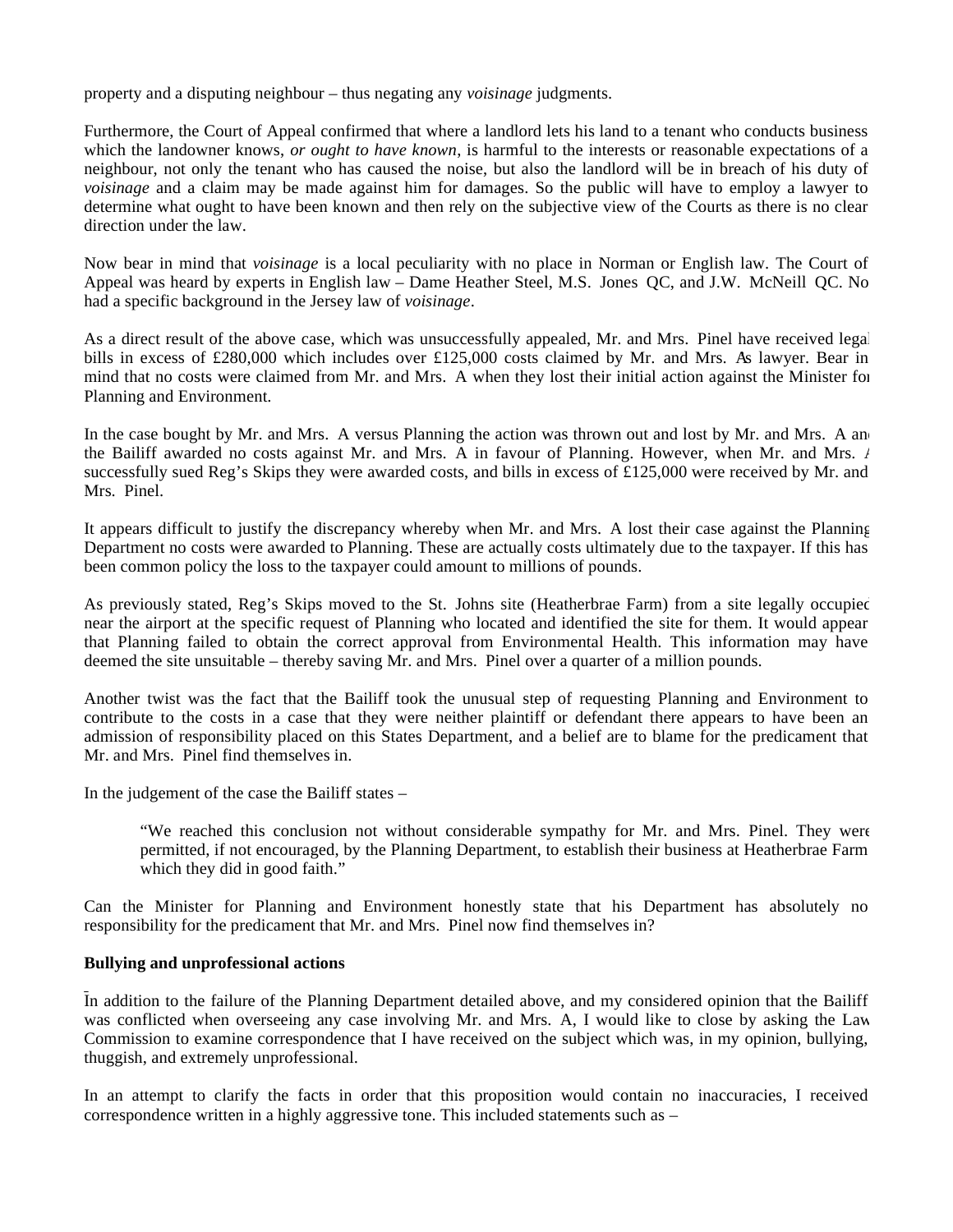"If you make your anticipated proposition to the States you may feel that you are protected by some form of parliamentary privilege in relation to statements that you make on the floor of the house."

"Having published your original letter in the terms that you did it is our view that you are not protected by any such privilege and you have exposed yourself and will continue to do so to the risk of proceedings if you continue to make statements which are defamatory to our clients."

and a warning that I may be subject to action if Mr. and Mrs. A are –

"exposed unacceptably to unfair and unreasonable public scrutiny by means of reference directly or indirectly to them in your planned proposition or otherwise".

The letters in question were of limited circulation requesting the clarification of facts. Indeed it also requested a solution to the problem which did not provoke a response.

#### **Disparities of definition**

Contrast the Bailiff's assertion that his family's relationship with Mr. and Mrs. A did not make him conflicted with the decision of the Minister for Planning and Environment when he withdrew from determining the Heatherbrae Farm application in the name of Mr. Chris Taylor.

When I requested his explanation as to why he withdrew, the Minister for Planning and Environment wrote –

"Dear Ben,

I have known Chris since prep-school. I served for many years in the St. John's honorary police with him. I therefore decided when things became complicated that it would be better if I did not deal with the matter."

The Minister for Planning and Environment felt conflicted because he went to the same school over 30 years ago and happened to serve in the honorary police at the same time. They were not "friends" at school and their relationship could be described at best as acquaintances. The Bailiff, in his position to make a subjective *voisinage* decision, had a much different relationship with those before him in Court. I do not believe that objectivity was possible in this situation – consciously would be difficult, sub-consciously impossible. In addition he was aware of facts disclosed in the previous case on the same subject matter which may have affected his judgement.

However, the Minister for Planning and Environment is not exactly blameless in this saga. He encouraged the landlord to apply for a covered facility to be used by Reg's Skips – saying that it would be passed – and after the landlord spent £35,000 on plans and acoustic research the application was rejected.

There are two types of person in this world – those that put their hand up and take responsibility for their actions and those that hide behind excuses, precedents, and procedures. Should we defend the Government at all costs even when the Government lets the public down?

There will be many members of the population that will have sympathy for Mr. and Mrs. Pinel but will be against payment because it is taxpayers' money and/or it may set a precedent. Yet what is Government if it cannot take responsibility for its actions. Why is it the public that has to suffer for the failures of the Government?

There will also be those that consider this an unacceptable attack on the Bailiff and to be embarrassing internationally at a delicate time. Yet perhaps those critics should look at the weakness of their argument. If they want to lay blame at my door they should perhaps re-examine their own standards of responsibility, ethics and accountability and ask themselves whether the behaviour detailed above is acceptable.

With regard to the law of *voisinage* and other ancient laws it is perhaps worth remembering that Sir Philip Bailhache has a reputation to be a great protector of tradition – even when it is well past its sell-by date.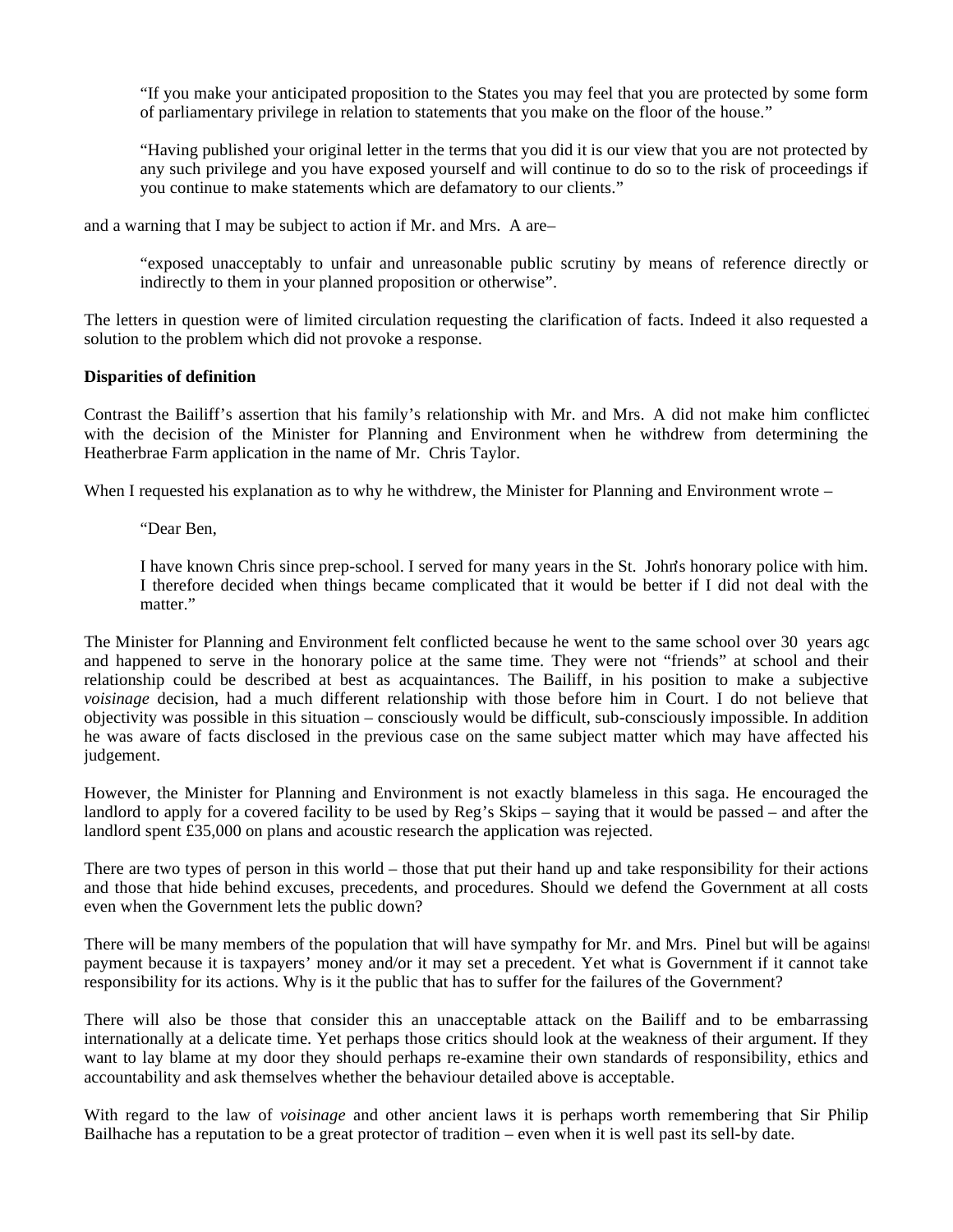Many members of the legal profession may also remember the fight that my father, former Senator Dick Shenton, undertook on their behalf regarding the ancient tradition of studying at Caen University. A tradition stoutly defended by the elders but deemed outdated by the modern. I remind Members of this by taking an excerpt from the States Minutes dated 10th November, 1992 –

Law students attending Caen University. Questions and answers (Tape No. 158)

> Senator Richard Joseph Shenton asked Deputy Robin Ernest Richard Rumboll of St. Helier, President of the Legislation Committee the following questions –

- "1. Will the President inform the House of the progress made by the Working Party established after I agreed to defer consideration of my Projet (P.62/92) regarding the requirement for trainee advocates to attend Caen University; in particular will the President confirm what measures the Working Party has taken to consult among the profession and among those most affected by the legislation – the students?
- 2. Will the President confirm, in view of the fact that students are now registering for the course at Caen, what prospects there are for a speedy resolution to this matter?"

The President of the Legislation Committee replied as follows –

 "The Working Party on Caen was established by the Legislation Committee in June 1992  $to -$ 

 'investigate the desirability of amending the Advocates (Jersey) Law 1968, as amended, to remove from the qualifications for becoming an advocate of the Royal Court the requirement to obtain a 'Certificat d'Etudes Jurisdiques Française et Normandes' at the University of Caen'.

 This is a Joint Working Party composed of three advocates nominated by the Law Society of Jersey and two members of my Committee assisted by the Attorney General.

 It was constituted following an Extraordinary General Meeting of the Law Society on 19th May 1992 at which a proposal put forward on behalf of my Committee was adopted.

That proposal was that –

- (a) the Legislation Committee would defer the debate on its amendment of the Advocates (Jersey) Law 1968 so as to allow the continuation for the time being of the 'loophole' whereby students could qualify as solicitors of the Royal Court and subsequently apply for transfer to the Bar without the requirement of studying at Caen University;
- (b) the Caen requirement, subject to concessions negotiated with the University of Caen, would continue in force for those who wished to study in Caen and to take advantage of the restricted (and published) syllabus under the Advocates (Examinations) (Jersey) Rules 1989;
- (c) in the meantime the Legislation Committee and the Law Society would jointly examine the practicabilities of arranging tuition and examinations in Jersey on the civilian aspects of Jersey law. Such examination would also bear in mind the importance of securing that aspiring advocates would have a reasonable command of the French language.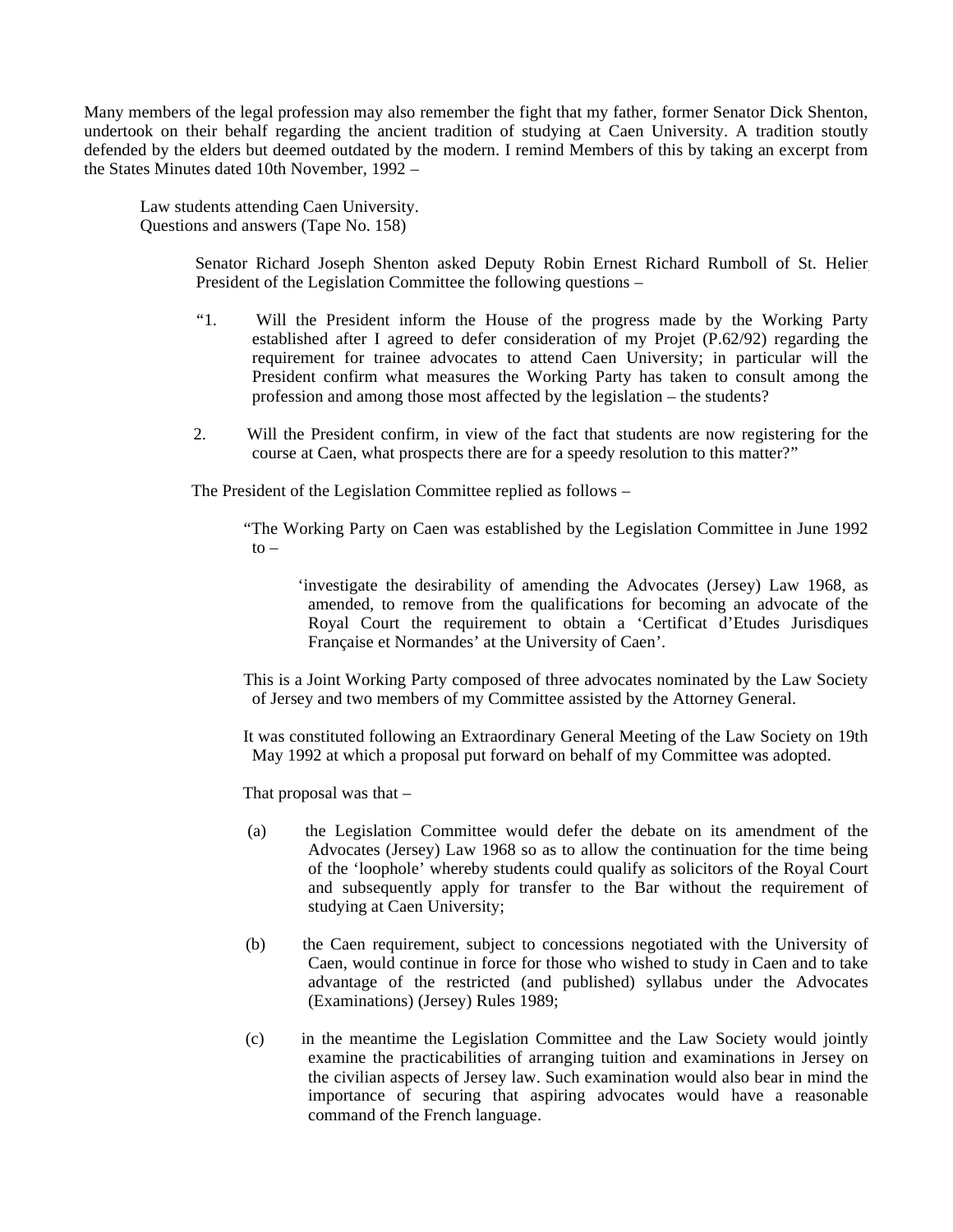Unfortunately, because of the illness of the late President who wished to participate fully in the discussions, the Working Party has only met twice, but these have been extremely fruitful meetings and have resulted in a proposal being agreed, in principle, which it is felt could be generally acceptable. I think that it would be premature for me to outline the proposal which is now subject to detailed study. I anticipate that the proposal must first be put to the Law Society for its approval prior to my returning to the House with the revised amendment to the relevant legislation.

 The Members of the Working Party have been made fully aware of the views of the students, from written submissions and the report of the meeting between the Legislation Committee and representatives of the students on 11th May 1992 and have taken regard of these comments in their deliberations. I should perhaps, add that I do not agree that students are 'Those most affected by the legislation'. Those most affected are the people of the Island who are entitled to know that those qualifying to practise as advocates are reasonably competent to advise them on the law of the Island.

 I can assure the House that every effort is being taken by my Committee to resolve this situation with the greatest possible despatch. Until the recommendations of the Working Party have been finalised and agreed by all concerned the status quo will remain."

The point of this inclusion is that I have been approached by lawyers that disagree with the stance taken by the Bailiff regarding ancient laws yet do not want to speak out. It took political intervention to sort out the Caen laws and it will take political intervention to solve this issue.

This proposition seeks to redress the balance – to put Mr. and Mrs. Pinel back in the financial position that they were in before Planning decided to ask them to move premises. By trying to help out they have found themselves in a desperate financial position – with legal bills approaching £300,000. The stress and worry during the past few years has been immense.

I list below some precedents that allow this proposition to be lodged.

On 1st November 1977, the Public Health Committee lodged a proposition to seek the payment of compensation to an individual who had been unfairly treated by the actions of the States of Jersey. The proposition was approved and payment was made following a States debate. The payment was made on the basis that the Government failed "to act judicially and to consider the evidence in a proper manner".

There was a further proposition in relation to the same case that was debated on 5th December 1978. Again, this proposition was approved.

On 10th August 1999, Senator John Rothwell bought a proposition to the States requesting compensation to be paid to an individual. By accepting these propositions for debate, I believe that a precedent was set.

The sum payable will not exceed £300,000 as will be reduced in line with any concessions received on the legal bills. The cost of defending *voisinage* was –

| <b>Southdowns Consultants</b>     | £16,667.67                |                                        |
|-----------------------------------|---------------------------|----------------------------------------|
| Le Gallais $& Luce$ (1st hearing) | £40,873.73                | <b>Advocate Clark</b>                  |
| Appleby                           |                           |                                        |
| (Mr. and Mrs. A costs 1st         | £87,600.00                | Advocate O'Connell                     |
| hearing)                          |                           |                                        |
| Sinels (Appeal)                   | £114,533.19<br>£37,795.00 | Advocate Lakeman<br>Advocate O'Connell |
| Appleby (Appeal)                  |                           |                                        |
| <b>TOTAL</b>                      | £297,469.59               |                                        |
|                                   |                           |                                        |

I ask Members to redress the balance, to give back Mr. and Mrs. Pinel their financial security, and to act in  $\epsilon$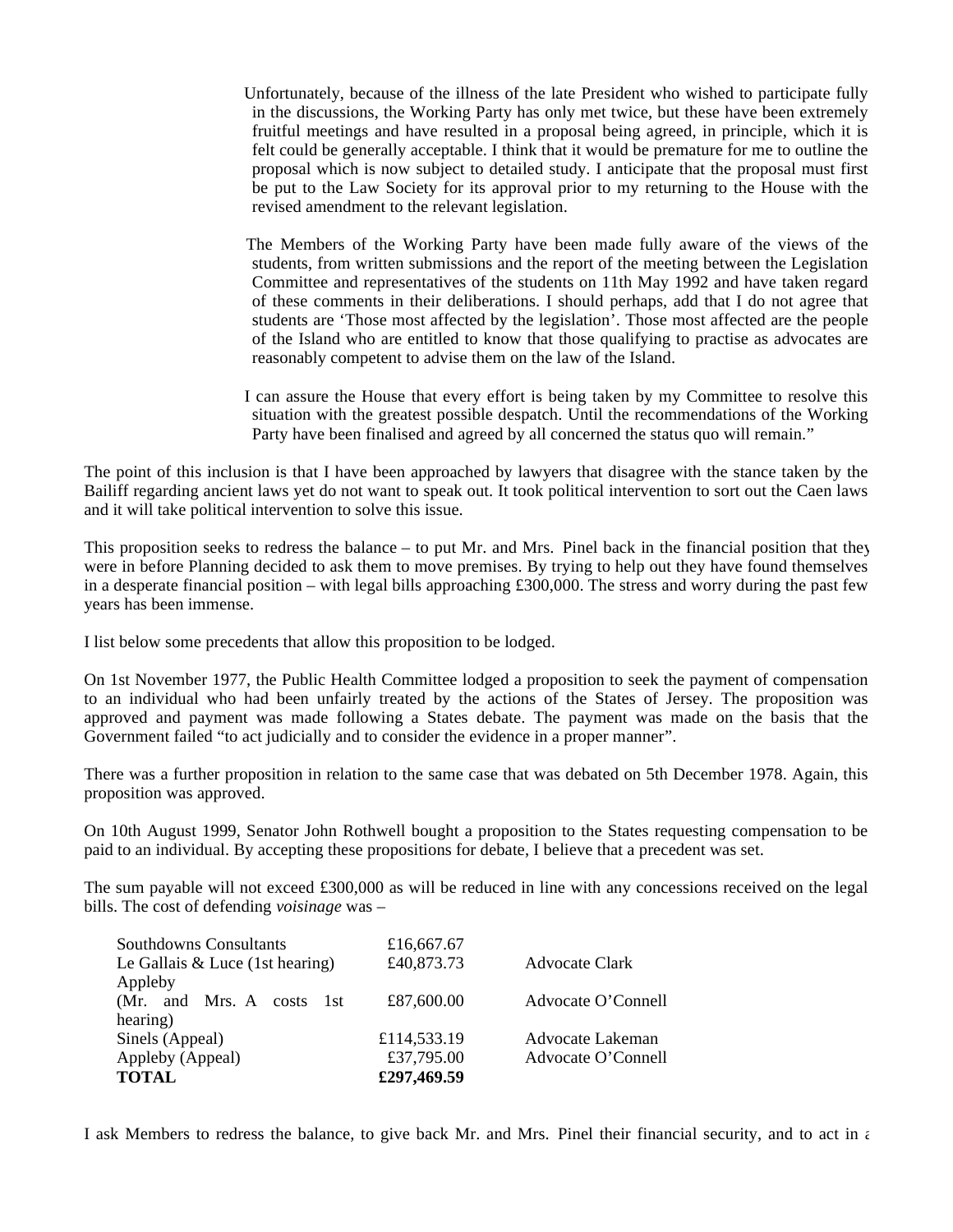decent way for the benefit of decent people.

Given the nature of the proposition, and the threats of legal action, I shall not be giving media interviews in respect of this proposition. The debate will take place within the States Assembly.

#### **Financial/manpower implications**

There is obviously a financial cost to this proposition and as can be seen from paragraph (b) I am proposing that an entry should be made in the estimates in the next Annual Business Plan to meet the cost.